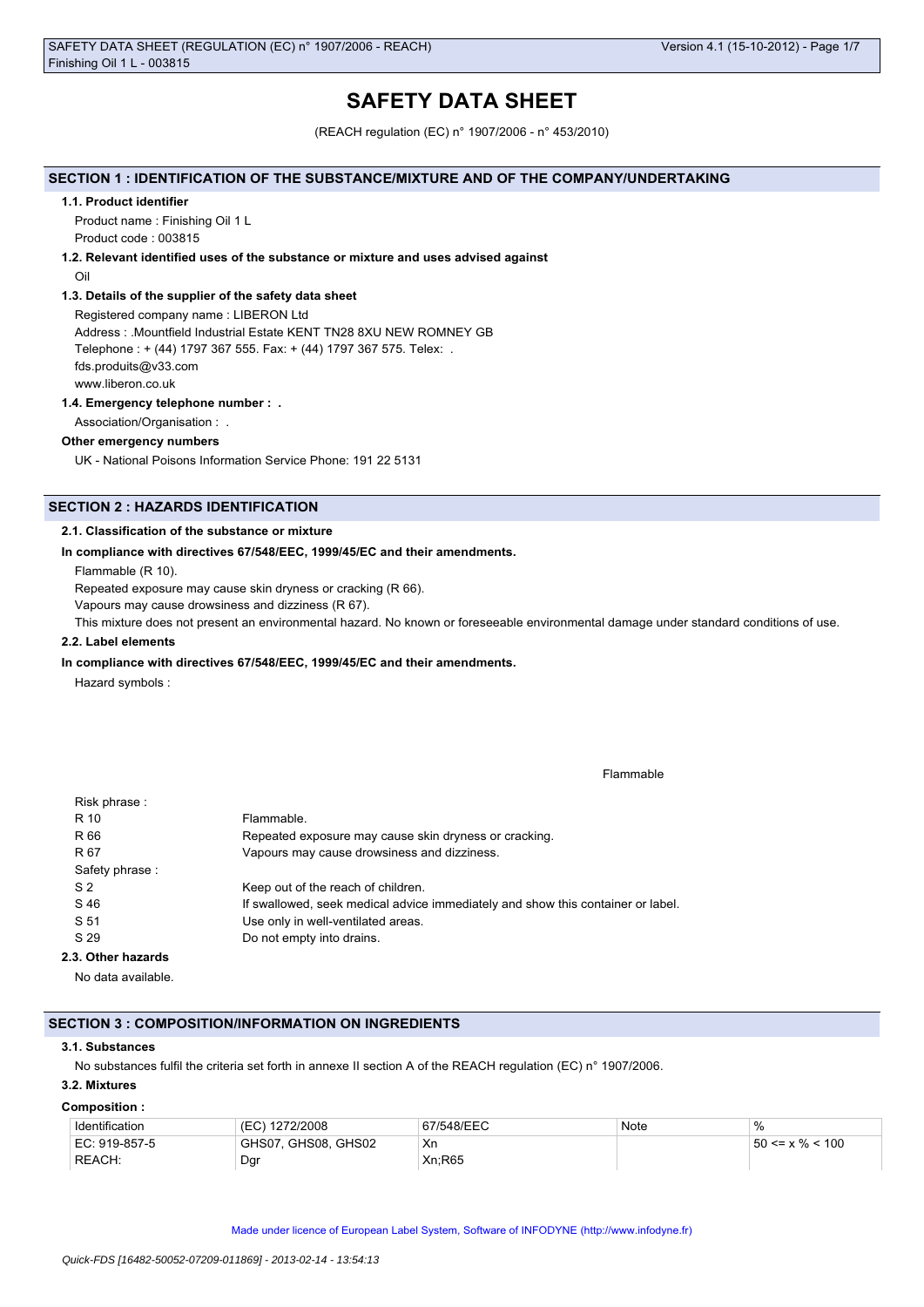## SAFETY DATA SHEET (REGULATION (EC) n° 1907/2006 - REACH)  $F$ in

| ishing Oil 1 L - 003815   |                                         |                            |           |                      |  |
|---------------------------|-----------------------------------------|----------------------------|-----------|----------------------|--|
| 01-2119463258-33          | Flam. Lig. 3, H226<br>Asp. Tox. 1, H304 | R <sub>10</sub><br>R66-R67 |           |                      |  |
| HYDROCARBONS,             | STOT SE 3, H336                         |                            |           |                      |  |
| C9-C11, N-ALKANES,        | EUH:066                                 |                            |           |                      |  |
| ISOALKANES, CYCLICS,      |                                         |                            |           |                      |  |
| <2% AROMATICS             |                                         |                            |           |                      |  |
| CAS: 64742-48-9           | GHS08                                   | Xn                         | NOTA: H P | $0 \le x \% \le 2.5$ |  |
| $EC: 265-150-3$           | Dgr                                     | Xn:R65                     |           |                      |  |
|                           | Asp. Tox. 1, H304                       | R66                        |           |                      |  |
| NAPHTHA (PETROLEUM),      | EUH:066                                 |                            |           |                      |  |
| <b>HYDROTREATED HEAVY</b> |                                         |                            |           |                      |  |
| CAS: 64742-48-9           | GHS08                                   | Xn                         | NOTA: H P | $0 \le x \% \le 2.5$ |  |
|                           | Dgr                                     | Xn:R65                     |           |                      |  |
| NAPHTHA (PETROLEUM),      | Asp. Tox. 1, H304                       |                            |           |                      |  |
| <b>HYDROTREATED HEAVY</b> |                                         |                            |           |                      |  |

### **Information on ingredients :**

Note P: The carcinogen or mutagen classification does not apply because the substance contains less than 0.1 % w/w of benzene (EINECS 200-753-7).

### **SECTION 4 : FIRST AID MEASURES**

As a general rule, in case of doubt or if symptoms persist, always call a doctor.

NEVER induce swallowing by an unconscious person.

# **4.1. Description of first aid measures**

**In the event of exposure by inhalation :**

In the event of massive inhalation, remove the person exposed to fresh air. Keep warm and at rest.

**In the event of splashes or contact with eyes :**

Wash thoroughly with soft, clean water for 15 minutes holding the eyelids open.

### **In the event of splashes or contact with skin :**

Remove contaminated clothing and wash the skin thoroughly with soap and water or a recognised cleaner.

Watch out for any remaining product between skin and clothing, watches, shoes, etc.

If the contaminated area is widespread and/or there is damage to the skin, a doctor must be consulted or the patient transferred to hospital.

# **In the event of swallowing :**

In the event of swallowing, if the quantity is small (no more than one mouthful), rinse the mouth with water and consult a doctor. Seek medical attention, showing the label.

If swallowed accidentally, call a doctor to ascertain whether observation and hospital care will be necessary. Show the label.

## **4.2. Most important symptoms and effects, both acute and delayed**

No data available.

### **4.3. Indication of any immediate medical attention and special treatment needed**

No data available.

### **SECTION 5 : FIREFIGHTING MEASURES**

#### Flammable.

Chemical powders, carbon dioxide and other extinguishing gas are suitable for small fires.

### **5.1. Extinguishing media**

Keep packages near the fire cool, to prevent pressurised containers from bursting.

#### **Suitable methods of extinction**

- In the event of a fire, use :
- sprayed water or water mist
- water with AFFF (Aqueous Film Forming Foam) additive
- halon
- foam
- multipurpose ABC powder
- BC powder
- carbon dioxide (CO2)

Prevent the effluent of fire-fighting measures from entering drains or waterways.

# **Unsuitable methods of extinction**

In the event of a fire, do not use :

- water jet

# **5.2. Special hazards arising from the substance or mixture**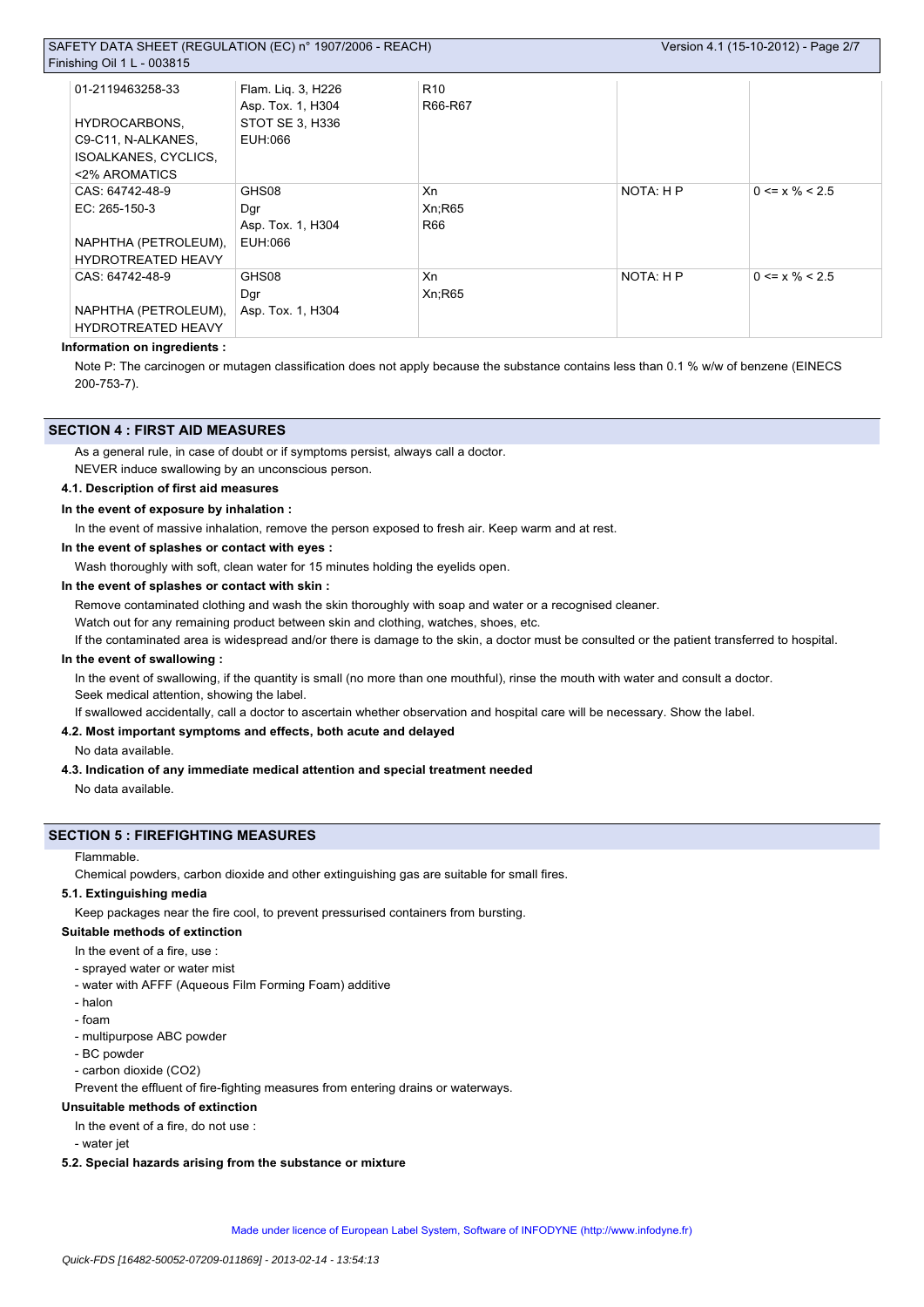# SAFETY DATA SHEET (REGULATION (EC) n° 1907/2006 - REACH) Finishing Oil 1 L - 003815

A fire will often produce a thick black smoke. Exposure to decomposition products may be hazardous to health.

Do not breathe in smoke.

In the event of a fire, the following may be formed :

- carbon monoxide (CO)
- carbon dioxide (CO2)

# **5.3. Advice for firefighters**

Fire-fighting personnel are to be equipped with autonomous insulating breathing apparatus.

# **SECTION 6 : ACCIDENTAL RELEASE MEASURES**

# **6.1. Personal precautions, protective equipment and emergency procedures**

Consult the safety measures listed under headings 7 and 8.

# **For non fire-fighters**

Avoid inhaling the vapors.

If a large quantity has been spilt, evacuate all personnel and only allow intervention by trained operators equipped with safety apparatus.

# **For fire-fighters**

Fire-fighters will be equipped with suitable personal protective equipment (See section 8).

# **6.2. Environmental precautions**

Contain and control the leaks or spills with non-combustible absorbent materials such as sand, earth, vermiculite, diatomaceous earth in drums for waste disposal.

Prevent any material from entering drains or waterways.

# **6.3. Methods and material for containment and cleaning up**

Clean preferably with a detergent, do not use solvents.

# **6.4. Reference to other sections**

No data available.

### **SECTION 7 : HANDLING AND STORAGE**

Requirements relating to storage premises apply to all facilities where the mixture is handled.

#### **7.1. Precautions for safe handling**

# Always wash hands after handling.

Remove and wash contaminated clothing before re-using.

Ensure that there is adequate ventilation, especially in confined areas.

### **Fire prevention :**

Handle in well-ventilated areas.

Vapours are heavier than air. They can spread along the ground and form mixtures that are explosive with air.

Prevent the formation of flammable or explosive concentrations in air and avoid vapor concentrations higher than the occupational exposure limits.

Prevent the accumulation of electrostatic charges with connections to earth.

The mixture can become electrostatically charged : always earth during decanting operations. Wear antistatic shoes and clothing and floors should be electrically conductive.

Use the mixture in premises free of naked flames or other sources of ignition and ensure that electrical equipment is suitably protected.

Keep packages tightly closed and away from sources of heat, sparks and naked flames.

Do not use tools which may produce sparks. Do not smoke.

Prevent access by unauthorised personnel.

# **Recommended equipment and procedures :**

For personal protection, see section 8.

Observe precautions stated on label and also industrial safety regulations.

Avoid inhaling vapors.

Avoid inhaling vapors. Carry out any industrial operation which may give rise to this in a sealed apparatus.

Provide vapor extraction at the emission source and also general ventilation of the premises.

Packages which have been opened must be reclosed carefully and stored in an upright position.

### **Prohibited equipment and procedures :**

No smoking, eating or drinking in areas where the mixture is used.

### **7.2. Conditions for safe storage, including any incompatibilities**

No data available.

### **Storage**

Keep out of reach of children.

Keep the container tightly closed in a dry, well-ventilated place

Keep away from all sources of ignition - do not smoke.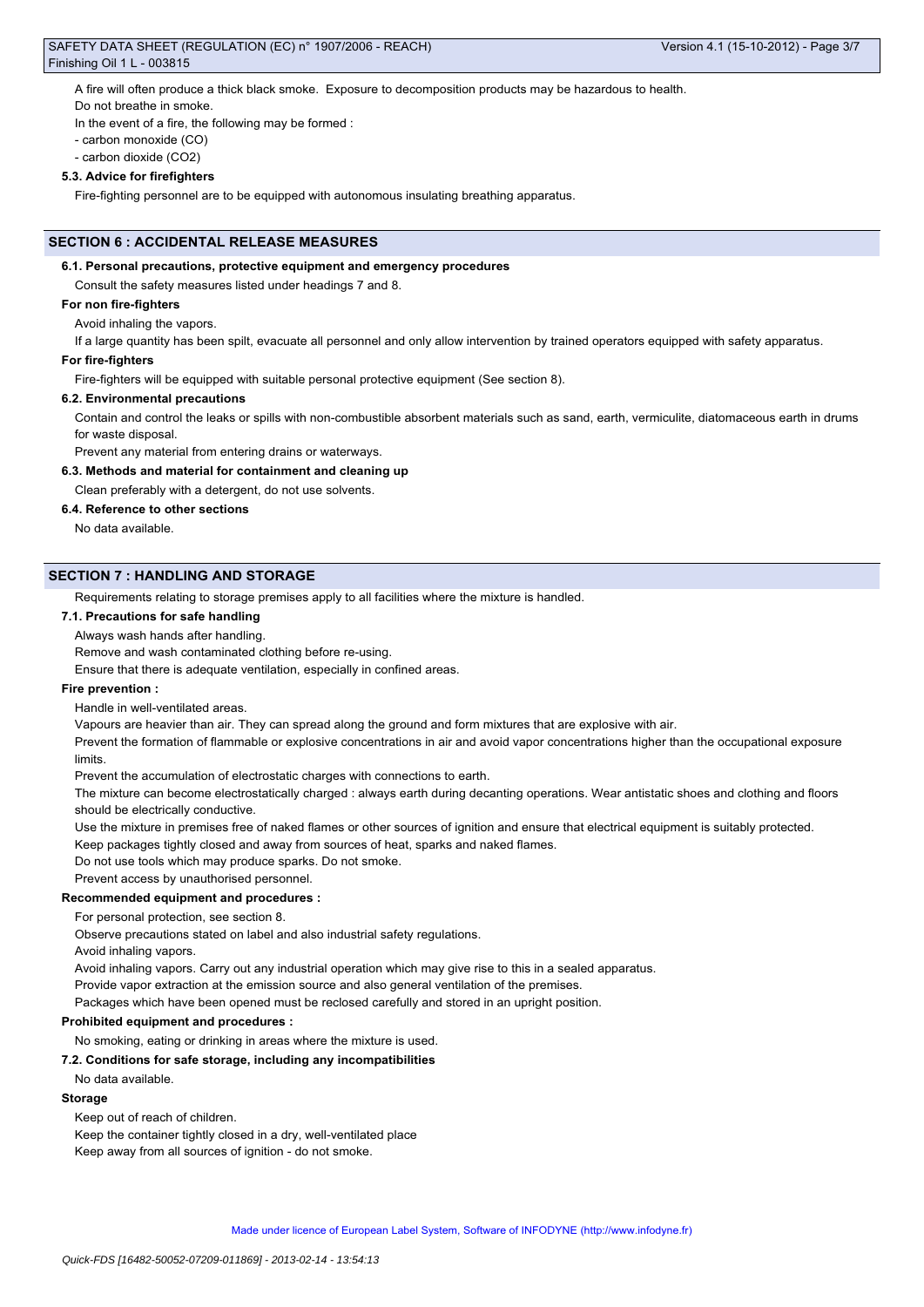Keep well away from all sources of ignition, heat and direct sunlight

Avoid accumulation of electrostatic charges.

The floor must be impermeable and form a collecting basin so that, in the event of an accidental spillage, the liquid cannot spread beyond this area.

#### **Packaging**

Always keep in packaging made of an identical material to the original.

## **7.3. Specific end use(s)**

No data available.

# **SECTION 8 : EXPOSURE CONTROLS/PERSONAL PROTECTION**

#### **8.1. Control parameters**

No data available.

#### **8.2. Exposure controls**

### **Personal protection measures, such as personal protective equipment**

Use personal protective equipment that is clean and has been properly maintained.

Store personal protective equipment in a clean place, away from the work area.

Never eat, drink or smoke during use. Remove and wash contaminated clothing before re-using. Ensure that there is adequate ventilation, especially in confined areas.

#### **- Eye / face protection**

Avoid contact with eyes.

Use eye protectors designed to protect against liquid splashes

Before handling, wear safety goggles in accordance with standard EN166.

#### **- Hand protection**

Use suitable protective gloves that are resistant to chemical agents in accordance with standard EN374.

Gloves must be selected according to the application and duration of use at the workstation.

Protective gloves need to be selected according to their suitability for the workstation in question : other chemical products that may be handled, necessary physical protections (cutting, pricking, heat protection), level of dexterity required.

Type of gloves recommended :

- Nitrile rubber (butadiene-acrylonitrile copolymer rubber (NBR))

- PVA (Polyvinyl alcohol)

Recommended properties :

- Impervious gloves in accordance with standard EN374

## **- Body protection**

Avoid skin contact.

Wear suitable protective clothing.

Suitable type of protective clothing :

In the event of substantial spatter, wear liquid-tight protective clothing against chemical risks (type 3) in accordance with EN14605 to prevent skin contact.

In the event of a risk of splashing, wear protective clothing against chemical risks (type 6) in accordance with EN13034 to prevent skin contact. Work clothing worn by personnel shall be laundered regularly.

After contact with the product, all parts of the body that have been soiled must be washed.

# **- Respiratory protection**

Avoid breathing vapours.

If the ventilation is insufficient, wear appropriate breathing apparatus.

When workers are confronted with concentrations that are above occupational exposure limits, they must wear a suitable, approved, respiratory protection device.

# **SECTION 9 : PHYSICAL AND CHEMICAL PROPERTIES**

#### **9.1. Information on basic physical and chemical properties**

| <b>General information:</b>                            |                                                 |  |  |  |
|--------------------------------------------------------|-------------------------------------------------|--|--|--|
| Physical state:                                        | viscous liquid.                                 |  |  |  |
| Important health, safety and environmental information |                                                 |  |  |  |
| pH:                                                    | Not relevant.                                   |  |  |  |
| Boiling point/boiling range:                           | not relevant.                                   |  |  |  |
| Flash point interval :                                 | $21^{\circ}$ C <= Flash point <= $55^{\circ}$ C |  |  |  |
| Vapour pressure :                                      | not relevant.                                   |  |  |  |
| Density:                                               | $0.8 - 0.9$                                     |  |  |  |
| Water solubility:                                      | Insoluble.                                      |  |  |  |
| Melting point/melting range:                           | not relevant.                                   |  |  |  |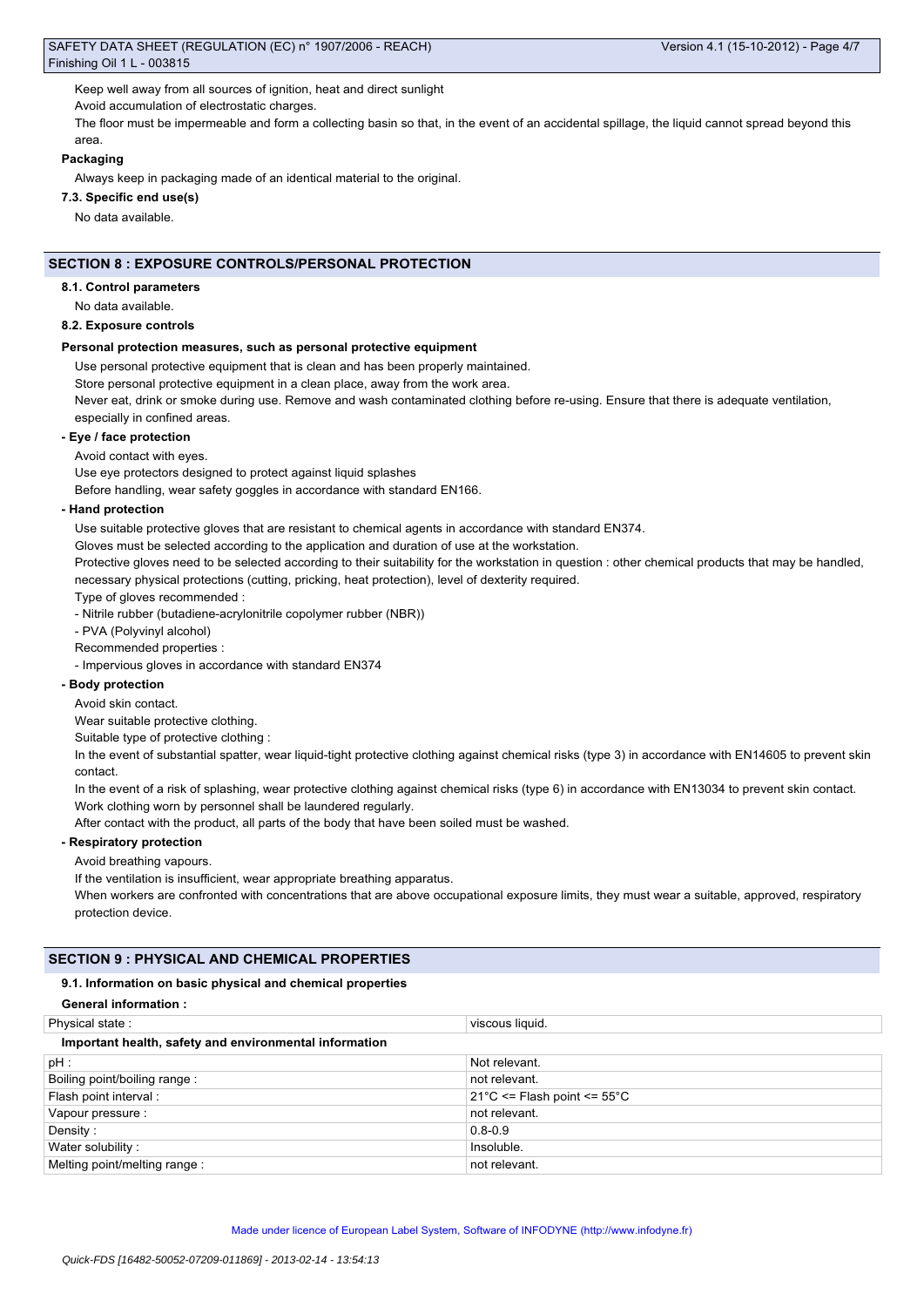| SAFETY DATA SHEET (REGULATION (EC) n° 1907/2006 - REACH) | Version 4.1 (15-10-2012) - Page 5/7 |  |  |  |  |
|----------------------------------------------------------|-------------------------------------|--|--|--|--|
| Finishing Oil 1 L - 003815                               |                                     |  |  |  |  |
|                                                          |                                     |  |  |  |  |
| Self-ignition temperature :                              | not relevant.                       |  |  |  |  |
| Decomposition point/decomposition range:                 | not relevant.                       |  |  |  |  |

# **9.2. Other information**

No data available.

### **SECTION 10 : STABILITY AND REACTIVITY**

#### **10.1. Reactivity**

## No data available.

#### **10.2. Chemical stability**

This mixture is stable under the recommended handling and storage conditions in section 7.

#### **10.3. Possibility of hazardous reactions**

When exposed to high temperatures, the mixture can release hazardous decomposition products, such as carbon monoxide and dioxide, fumes and nitrogen oxide.

#### **10.4. Conditions to avoid**

Any apparatus likely to produce a flame or to have a metallic surface at high temperature (burners, electric arcs, furnaces etc.) must not be allowed on the premises.

Avoid :

- accumulation of electrostatic charges.

- heating
- heat

- flames and hot surfaces

# **10.5. Incompatible materials**

### **10.6. Hazardous decomposition products**

The thermal decomposition may release/form :

- carbon monoxide (CO)
- carbon dioxide (CO2)

### **SECTION 11 : TOXICOLOGICAL INFORMATION**

#### **11.1. Information on toxicological effects**

Exposure to vapours from solvents in the mixture in excess of the stated occupational exposure limit may result in adverse health effects such as mucous membrane and respiratory system irritation and adverse effects on kidney, liver and central nervous system.

Symptoms produced will include headaches, numbness, dizziness, fatigue, muscular asthenia and, in extreme cases, loss of consciousness. Repeated or prolonged contact with the mixture may cause removal of natural oil from the skin resulting in non-allergic contact dermatitis and absorption through the skin.

Splashes in the eyes may cause irritation and reversible damage

Narcotic effects may occur, such as drowsiness, narcosis, decreased alertness, loss of reflexes, lack of coordination or dizziness.

Effects may also occur in the form of violent headaches or nausea, judgement disorder, giddiness, irritability, fatigue or memory disturbance.

## **11.1.1. Substances**

No toxicological data available for the substances.

## **11.1.2. Mixture**

No toxicological data available for the mixture.

# **SECTION 12 : ECOLOGICAL INFORMATION**

#### **12.1. Toxicity**

#### **12.1.1. Substances**

No aquatic toxicity data available for the substances.

#### **12.1.2. Mixtures**

No aquatic toxicity data available for the mixture.

#### **12.2. Persistence and degradability**

No data available.

#### **12.3. Bioaccumulative potential**

No data available.

### **12.4. Mobility in soil**

No data available.

**12.5. Results of PBT and vPvB assessment**

No data available.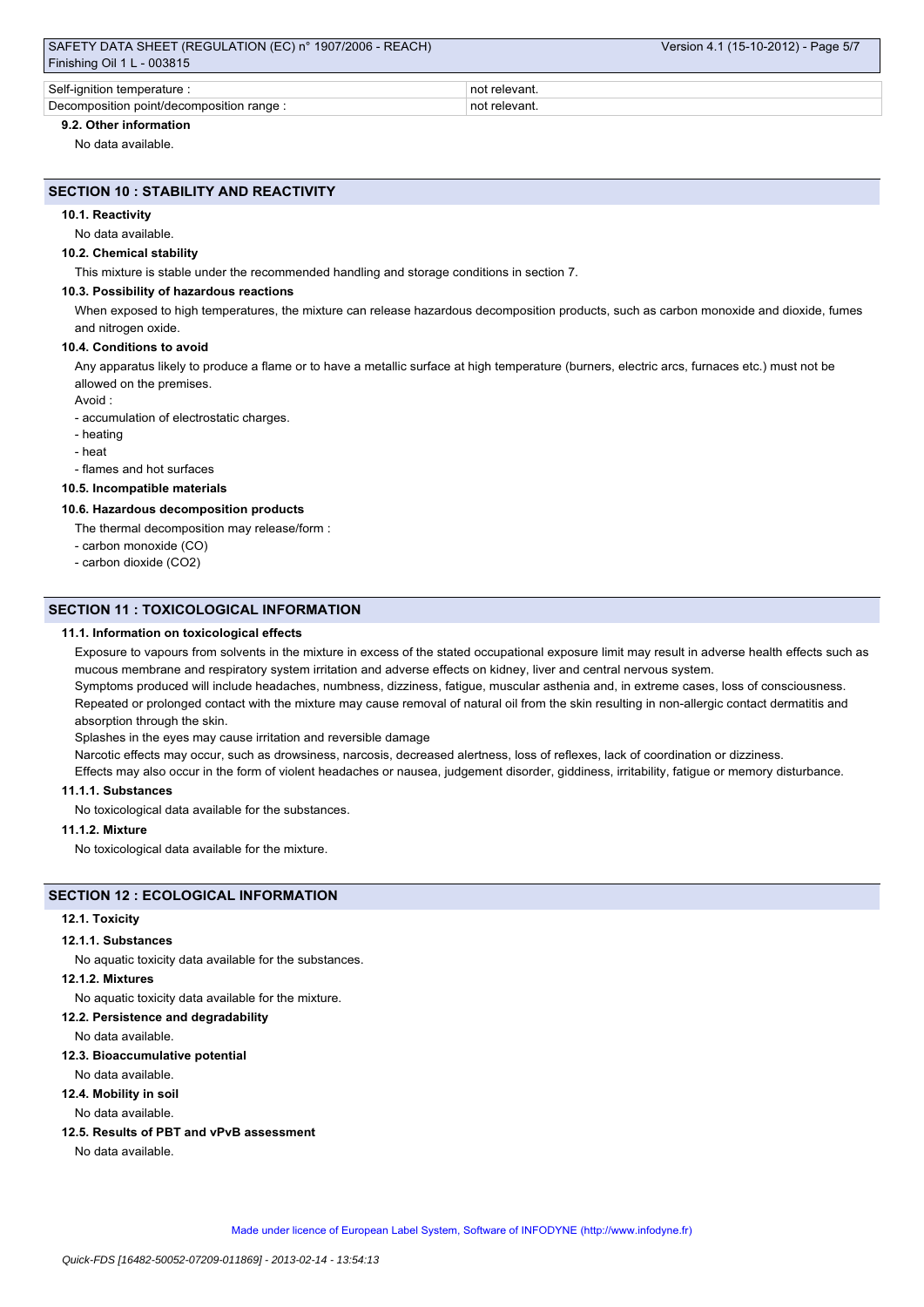### **12.6. Other adverse effects**

No data available.

#### **SECTION 13 : DISPOSAL CONSIDERATIONS**

Proper waste management of the mixture and/or its container must be determined in accordance with Directive 2008/98/EC.

CAUTION: Oil cloths can self combust. Do not leave impregnated cloths in bundles. Before discarding lay them flat outside to dry to avoid a fire hazard.

# **13.1. Waste treatment methods**

Do not pour into drains or waterways.

### **Waste :**

Waste management is carried out without endangering human health, without harming the environment and, in particular without risk to water, air, soil, plants or animals.

Recycle or dispose of waste in compliance with current legislation, preferably via a certified collector or company.

Do not contaminate the ground or water with waste, do not dispose of waste into the environment.

#### **Soiled packaging :**

Empty container completely. Keep label(s) on container. Give to a certified disposal contractor.

### **SECTION 14 : TRANSPORT INFORMATION**

Transport product in compliance with provisions of the ADR for road, RID for rail, IMDG for sea and ICAO/IATA for air transport (ADR 2011 -IMDG 2010 - ICAO/IATA 2012).

#### **14.1. UN number**

1263

#### **14.2. UN proper shipping name**

UN1263=PAINT (including paint, lacquer, enamel, stain, shellac, varnish, polish, liquid filler and liquid lacquer base) or PAINT RELATED MATERIAL (including paint thinning and reducing compound)

### **14.3. Transport hazard class(es)**

- Classification :

3

#### **14.4. Packing group**

III

### **14.5. Environmental hazards**

**14.6. Special precautions for user**

# -

| ADR/RID     | Class                                          | Code           | Pack gr.       | Label    | Ident.     | LQ      | Provis.        | EQ             | Cat.           | Tunnel |
|-------------|------------------------------------------------|----------------|----------------|----------|------------|---------|----------------|----------------|----------------|--------|
|             | 3                                              | F <sub>1</sub> | Ш              | 3        | 30         | 5L      | 163 640EE      | E <sub>1</sub> | 3              | D/E    |
|             |                                                |                |                |          |            |         | 650            |                |                |        |
|             | *Not subject to this regulation if $Q < 450$ . |                |                |          |            |         |                |                |                |        |
| <b>IMDG</b> | Class                                          | 2°Label        | Pack gr.       | LQ       | <b>EMS</b> | Provis. | EQ             |                |                |        |
|             | 3                                              |                | $\mathbf{III}$ | 5L       | $F-E.S-E$  | 163 223 | E <sub>1</sub> |                |                |        |
|             |                                                |                |                |          |            | 955     |                |                |                |        |
|             | *Not subject to this regulation if $Q < 30$    |                |                |          |            |         |                |                |                |        |
| <b>IATA</b> | Class                                          | 2°Label        | Pack gr.       | Passager | Passager   | Cargo   | Cargo          | note           | EQ             |        |
|             | 3                                              |                | Ш              | 355      | 60 L       | 366     | 220 L          | A3 A72         | E <sub>1</sub> |        |

3 |- |III |Y344 |10 L |- |- |A3 A72 |E1

**14.7. Transport in bulk according to Annex II of MARPOL73/78 and the IBC Code** No data available.

# **SECTION 15 : REGULATORY INFORMATION**

**15.1. Safety, health and environmental regulations/legislation specific for the substance or mixture**

**- Particular provisions :**

No data available.

**15.2. Chemical safety assessment**

No data available.

# **SECTION 16 : OTHER INFORMATION**